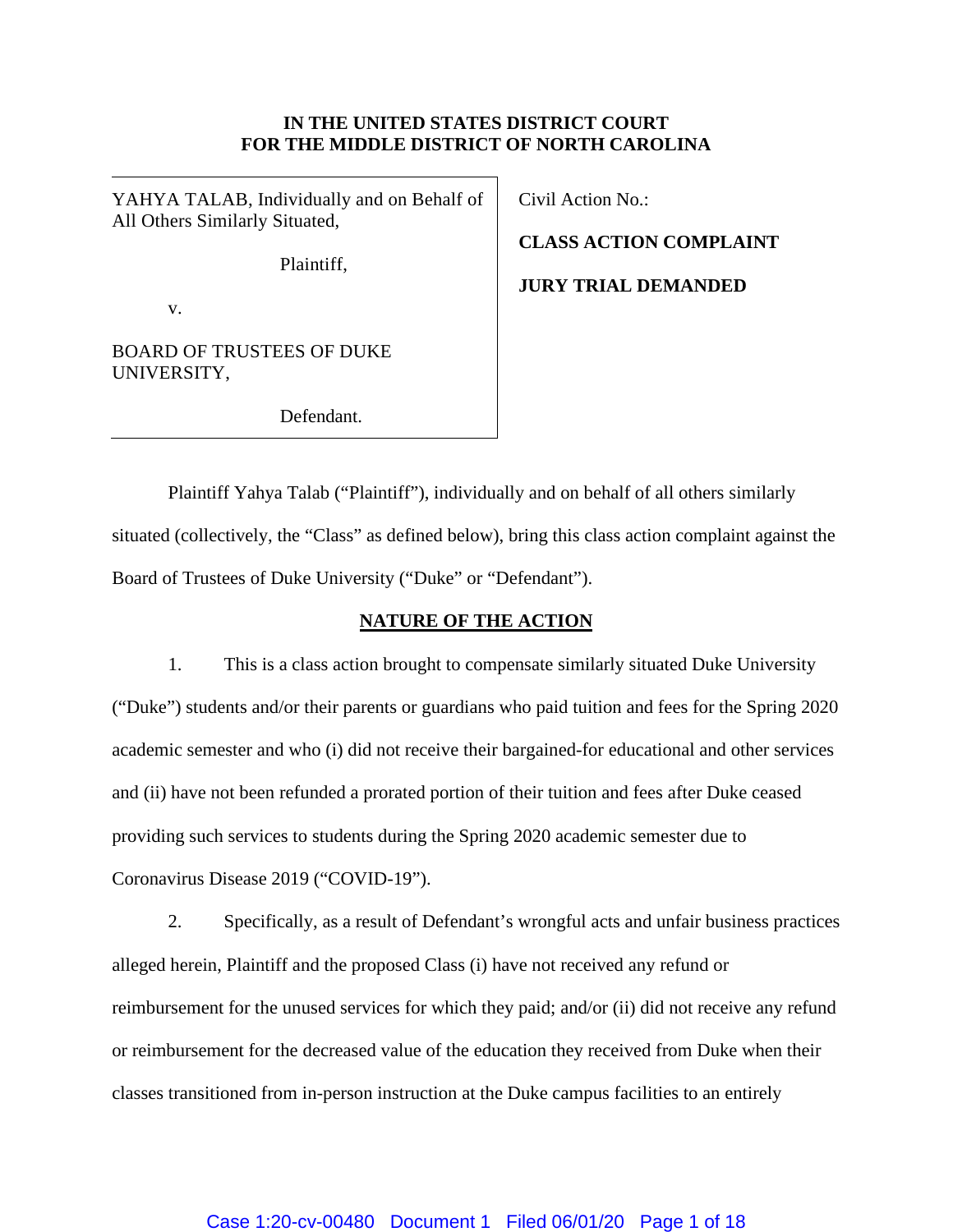remote, online learning format.

3. Based in North Carolina, Duke is one of the nation's premier private universities. Duke currently enrolls nearly 6,700 undergraduate and approximately 9,000 graduate students, and, altogether, serves a total of more than 16,600 students.

4. As of 2019, Duke had a \$8.5 billion endowment, and was recently recognized as one of the [1](#page-1-0)5 richest universities in the country.<sup>1</sup> Duke reported having more than \$21.5 billion in assets in 2019. [2](#page-1-1) A sizable portion of Duke's assets comes from the tuition and fees that its students pay. In 2019, Duke collected \$519 million in student tuition and fees.

5. For the 2020-2021 academic year, the estimated annual Duke undergraduate tuition will be \$60,408. For graduate students, estimated annual tuition and fees for the 2020- 2021 academic year will be \$63,167.

6. In response to COVID-19, on March 10, 2020, Duke President Vincent E. Price announced that all on-campus classes were being suspended until further notice and transitioned to remote instruction for all undergraduate, graduate, and professional schools. Undergraduate Spring Break was extended from March  $15<sup>th</sup>$  to March  $22<sup>nd</sup>$ , and all students who were off campus for Spring Break were advised to not return to campus if at all possible, and those students who needed to return to campus were required to register with Student Affairs so Duke could control the on-campus population.

7. The next day, March 11, 2020, Dean of the Duke Graduate School and Vice Provost for Graduate Education Paula D. McClain wrote to all graduate students following up on

<span id="page-1-0"></span><sup>1</sup> https://thebestschools.org/features/richest-universities-endowments-generosity-research/ (last visited May 12, 2020).

<span id="page-1-1"></span> $2$  https://resources.finance.duke.edu/resources/docs/Duke 2019 single audit report final.pdf (last visited May 12, 2020).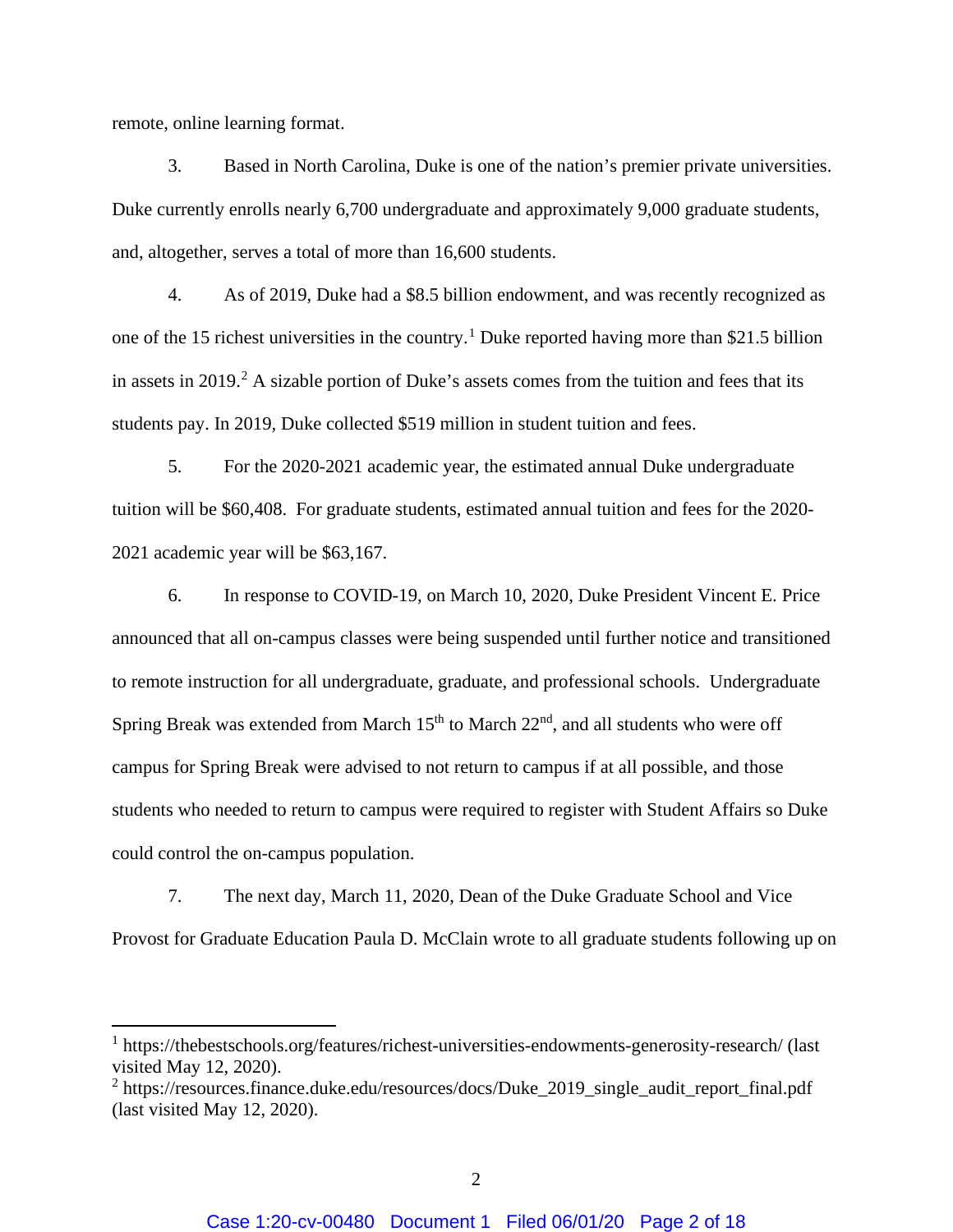Price's announcement and confirming that all graduate classes would be transitioned online. Graduate school Spring Break also was extended through March 22, 2020.

8. Duke President Price acknowledged the problems with moving all in-person classes to remote learning and closing down Duke's campus, stating "We know this presents a significant disruption to everyone's studies, research, and work, and also prompts many questions and concerns." President Price advised that residential students would receive a prorated reimbursement of unused housing and dining fees but provided no guidance or offers to reimburse any portion of students' tuition or fees.

9. Further compounding students' frustration is the fact that Duke was eligible for, but declined to accept, *\$6.7 million* in government funding through the Coronavirus Aid, Relief, and Economic Security Act (CARES) Act, half of which is federally mandated to go toward students who are in need of emergency financial assistance.<sup>[3](#page-2-0)</sup>

10. Despite the provision of an entirely remote college experience, Defendant refuses to refund or reimburse Plaintiff and similarly situated Duke students and their parents or guardians the fees they paid for services they are not being provided, events they cannot attend, and programs and activities that have been curtailed, discontinued, or closed.

11. Defendant also refuses to refund or reimburse Plaintiff and the Class for tuition paid for online classes that Defendant is currently providing to them that are substantially less valuable than the in-person classes that Defendant had advertised and promised. This is true in spite of the fact that Duke has recognized the lesser value of online-only courses by cutting

<span id="page-2-0"></span><sup>3</sup> https://www.dukechronicle.com/article/2020/05/duke-university-why-did-reject-million-caresact-funding (site last visited May 13, 2020).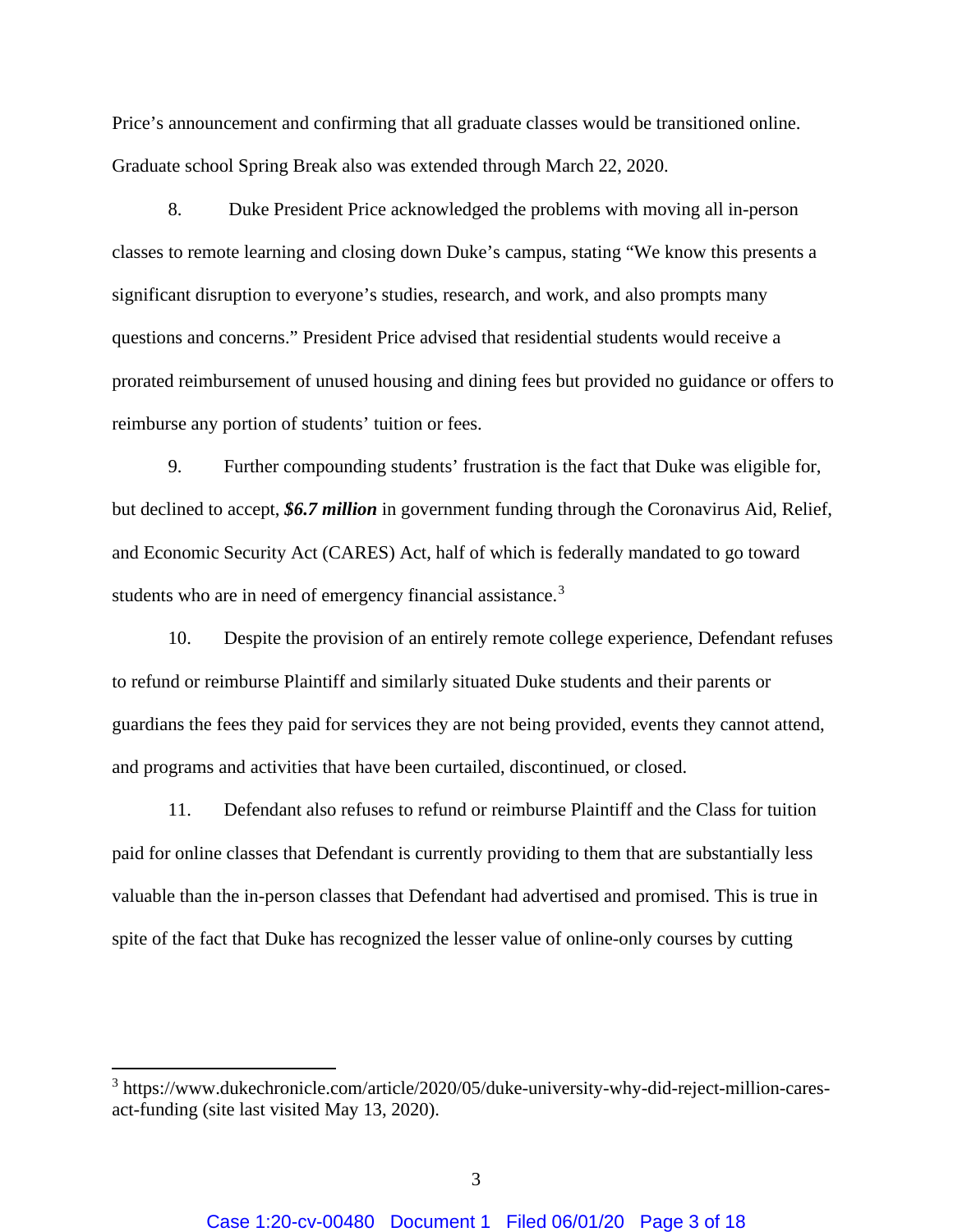tuition by at least 30% for all Summer program courses after moving all of those courses online.<sup>[4](#page-3-0)</sup>

12. Plaintiff and other Class members have lost the benefits of the education, services, and other experiences that Defendant promised. Despite failing to fulfill its obligations, Defendant is currently unlawfully retaining and refusing to fully or partially refund Plaintiff's Spring 2020 semester tuition and fees, despite the dramatically lower quality and less valuable education and services now being provided.

13. Essentially, students have paid Defendant for high-quality, in-person instruction that is no longer available to them, access to buildings they can no longer enter, technology, programs and services that Defendant is no longer providing, and activities that are no longer available. Defendant is thus profiting from COVID-19 while further burdening students and their families—many of whom have been laid off, become ill, lost loved ones, or are otherwise already bearing the brunt of the COVID-19 pandemic. The result is an enormous windfall to Defendant. Both contract and equity demand that Defendant disgorge its ill-gotten funds.

14. Plaintiff and similarly situated Duke students and their parents or guardians are entitled to have Defendant disgorge fees they paid for unused services and to refund their tuition for substandard classes. Plaintiff brings this class action for injunctive, declaratory, and equitable relief, and any other available remedies, resulting from Defendant's illegal, inequitable, and unfair retention of the funds paid by Plaintiff and the other students and their parents or guardians in the proposed Class.

15. Specifically, this lawsuit seeks disgorgement and monetary damages in the amount of prorated, unused amounts of tuition and fees that Plaintiff and the other Class

<span id="page-3-0"></span><sup>4</sup> https://www.dukechronicle.com/article/2020/04/duke-university-summer-session-cut-costonline-courses (site last visited May 13, 2020).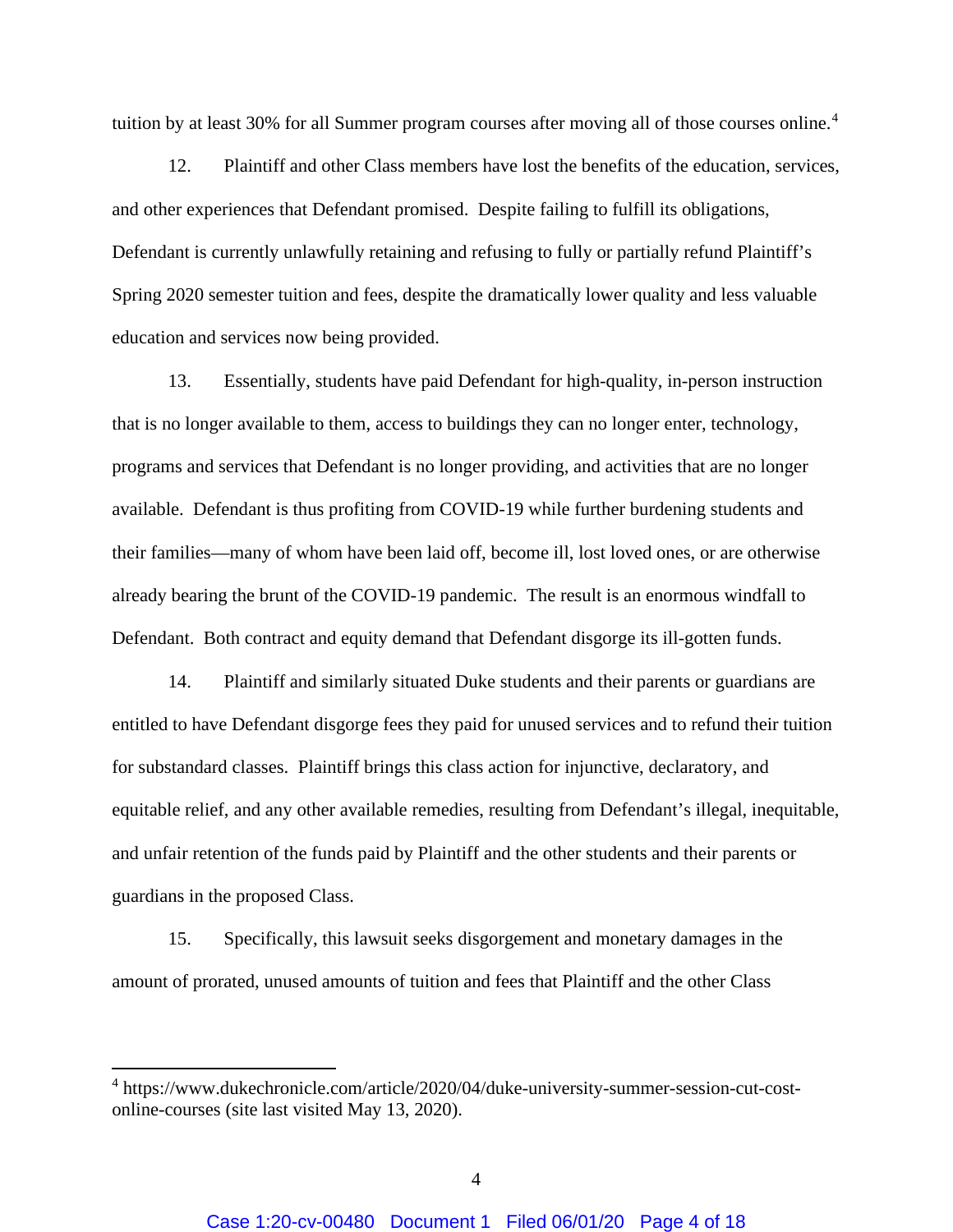members paid, the benefits of which will not be provided by Defendant. This includes the difference in value between the live in-person classes for which Spring 2020 semester students enrolled and paid, compared to the lesser online versions of classes that Defendant has been providing to them since mid-March 2020.

## **PARTIES**

# **A. Plaintiff**

16. Plaintiff Yahya Talab is a citizen of the State of Michigan. He is a graduate student currently in his first year at Duke and is expected to receive his Master's degree in Economics in May 2021.

# **B. Defendant**

17. Duke University, located in Durham, North Carolina, was chartered and organized "to acquire, own, operate, provide, maintain and perpetuate an institution of higher learning or other institutions of learning and all properties, facilities and services necessary or appropriate in connection therewith."[5](#page-4-0) The Board of Trustees is the governing body of Duke, providing oversight of and having fiduciary responsibility for Duke's academic, financial, and business affairs.<sup>[6](#page-4-1)</sup> Defendant thus provides Plaintiff Talab and members of the Class with campus facilities, in-person classes, as well as a variety of other facilities, services, and programs at Duke and for which Defendant charged Plaintiff and members of the Class.

## **JURISDICTION AND VENUE**

18. This Court has original jurisdiction under 28 U.S.C. § 1332(d)(2)(A), as modified by the Class Action Fairness Act of 2005, because the matter in controversy exceeds \$5,000,000,

<span id="page-4-0"></span><sup>5</sup> https://trustees.duke.edu/governing-documents/amended-and-restated-charter-duke-university (site last visited May 13, 2020).

<span id="page-4-1"></span><sup>6</sup> *Id.*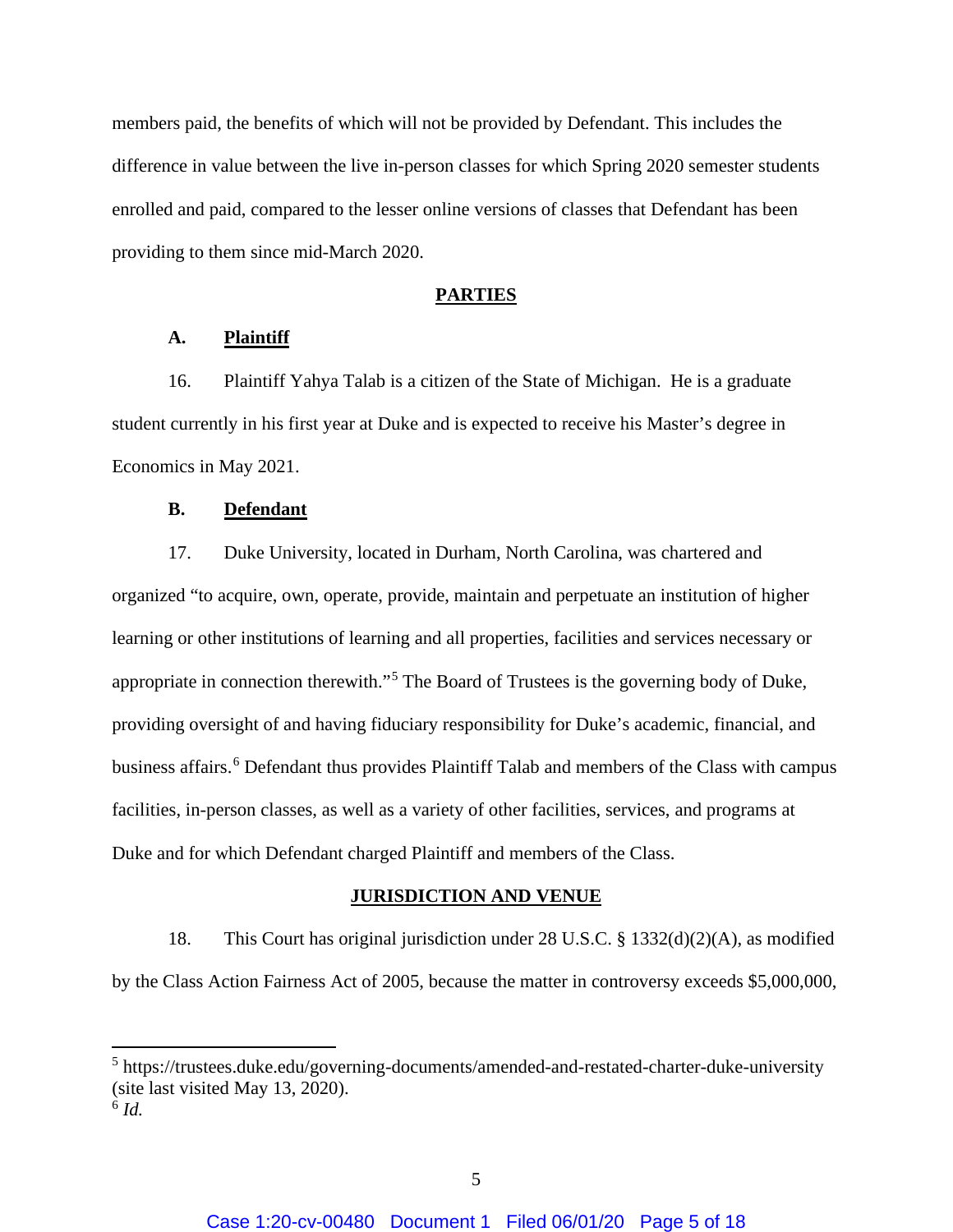exclusive of interests and costs, and because at least one member of the Class defined below is a citizen of a state other than North Carolina.

19. This Court has personal jurisdiction over Defendant because Defendant maintains its principal place of business in this judicial District.

20. Venue is proper in this District pursuant to 28 U.S.C. §§ 1391(b)(1) and (b)(2), because Defendant resides in this District and a substantial part of the acts or omissions giving rise to this Complaint occurred in this District.

# **FACTUAL ALLEGATIONS**

21. Duke is one of the nation's most prestigious universities, offering more than 50 major and 50 minor programs of study and 23 certificate programs across its two undergraduate schools, Trinity College of Arts and Sciences and Pratt School of Engineering. Duke touts the opportunity to combine major, minor, and certificate programs into "437,989 unique academic combinations."[7](#page-5-0) Duke also offers master's and doctoral degrees in more than 80 departments and programs of study.<sup>[8](#page-5-1)</sup>

22. In the 2020 edition of U.S. News & World Report's Best Colleges, Duke was ranked as the tenth "Best National University." It also tied for the seventeenth spot in the same rankings for best undergraduate teaching.

23. Duke is also among the nation's most expensive private secondary educations, and estimates that for the 2020-2021 academic year, the total cost of undergraduate attendance is \$81,302, an amount which exceeds the median household income in the United States.

24. Defendant markets Duke and justifies its high costs by touting the vitality of its

<span id="page-5-0"></span> $^7$  https://admissions.duke.edu/academic-possibilities/ (site last visited May 13, 2020).

<span id="page-5-1"></span><sup>8</sup> https://gradschool.duke.edu/academics/programs-degrees (site last visited May 13, 2020).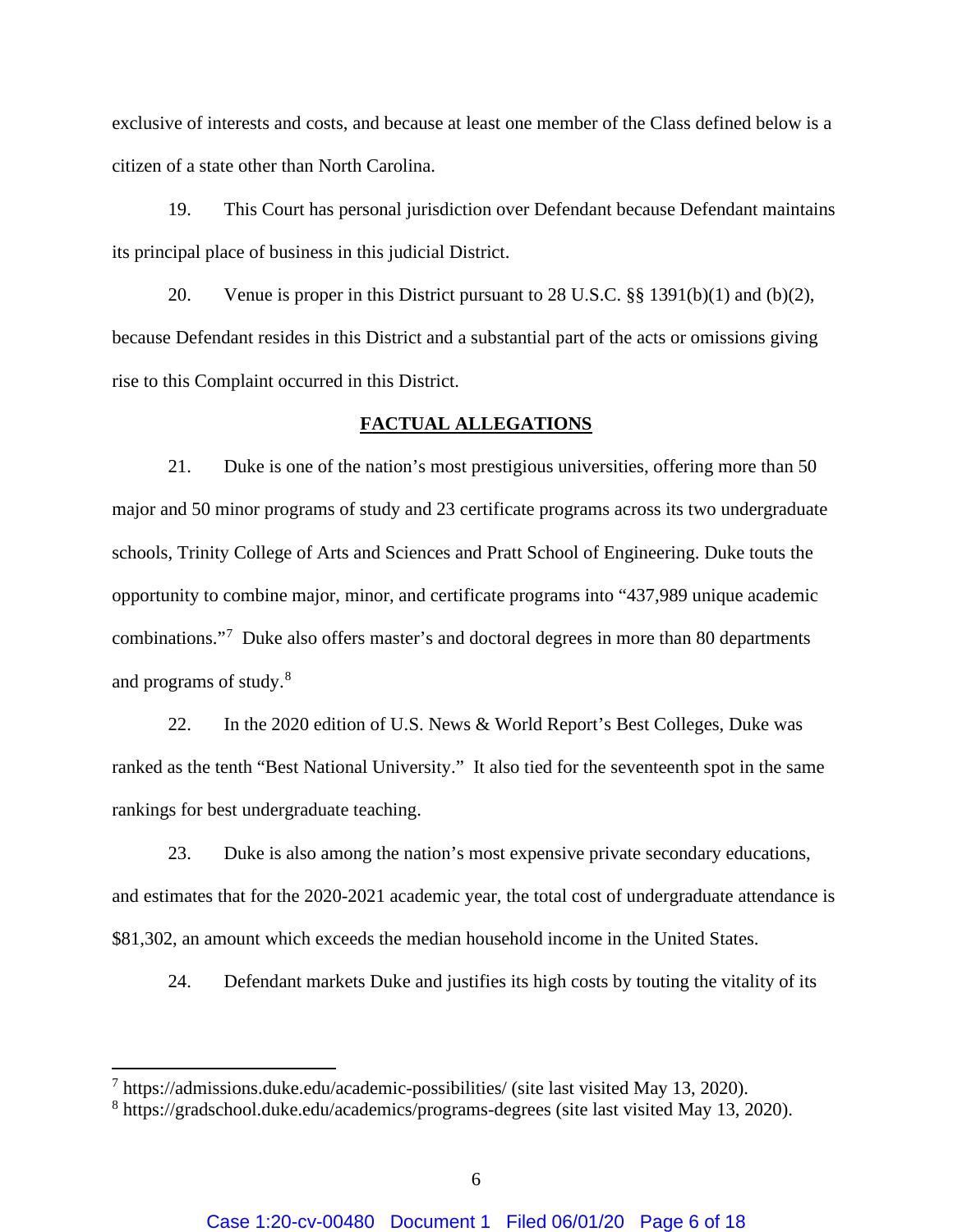"all-encompassing, interactive, and vibrant" educational experience on an 8,600+-acre campus where "the kinetic energy of connections forged, creativity sparked, and ideas born…inspires passion and action."[9](#page-6-0)

25. In highlighting its undergraduate programs, Duke touts its 8:1 student-to-faculty ratio and "countless opportunities to nurture personal connections."[10](#page-6-1) The school notes that "At Duke, you'll be surrounded by some of the world's brightest minds. But you won't just be studying with them-you'll be working with them. After all, *the world's toughest problems won't be solved by isolated individuals* but rather through interdisciplinary exploration, unconventional thinking, and serious collaboration."[11](#page-6-2) Every Duke student is allotted \$70 per semester to invite a faculty member to dine with them at various locations around campus to help establish lasting relationships that might not have developed in the classroom."[12](#page-6-3)

26. Duke also highlights its extensive on-campus facilities, which include "collaborative study spaces, classrooms, and seminar rooms equipped with whiteboards and the latest technology to help promote interdisciplinary, team-based, and data-driven research at Duke," the 70,000 square-foot Rubenstein Arts Center housing "multipurpose studios, seminar classrooms, a makerspace, lounge, theater, and more," and lab facilities, such as the Innovation Co-Lab, "which houses cutting-edge tools such as 3-D printing, YR, and biometrical analysis."[13](#page-6-4)

27. Similarly, the Graduate School at Duke also touts its "community" and oncampus connections between students and faculty: "The hallmark of graduate education at Duke is a rich blend of deep, specialized knowledge in a field of study, intersecting with the frontiers

<span id="page-6-4"></span><sup>13</sup> *Id.*

<span id="page-6-1"></span><span id="page-6-0"></span><sup>9</sup> https://admissions.duke.edu/campus-life (site last visited May 13, 2020).

 $10$  https://admissions.duke.edu/academic-life/ (site last visited May 13, 2020).

<span id="page-6-2"></span> $11$  *Id.* 

<span id="page-6-3"></span><sup>12</sup> *Id.*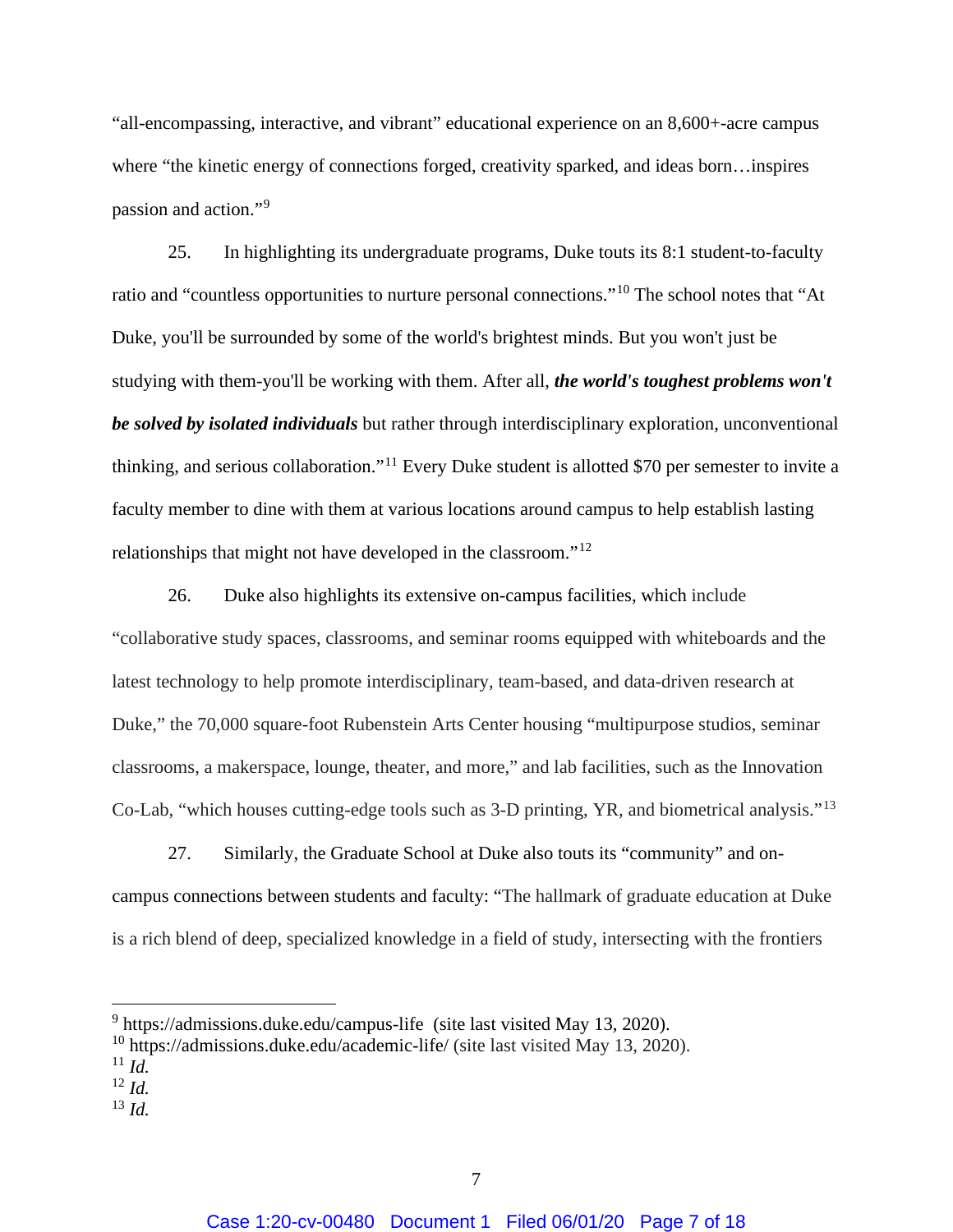of other fields. … Collaborative research and study groups of faculty and graduate students coalesce around problems and themes in many university settings that extend beyond the boundaries of individual departments and programs."[14](#page-7-0)

28. The Graduate School also markets to students by stating: "To come to Duke University for graduate study is to be *immersed in the welcoming environment of an educational community* dedicated to the pursuit and production of knowledge that will serve the broader society…. [A]t the Duke University Graduate School, *among your fellow graduate students*, and within the broader community of Durham, you will find the people, commitment, support, and resources to help you succeed and enjoy the journey."<sup>[15](#page-7-1)</sup>

29. Because of the high-quality, hands-on, and proven academic opportunities that it advertises, and on-campus experiences and services it guarantees, Defendant has charged substantial tuition and fees for a Duke education.

30. For example, after Plaintiff registered for graduate courses for the Spring 2020 semester and Defendant accepted Plaintiff's registration, Defendant charged Plaintiff \$27,840.00 in tuition, as well as a \$10 Grad Student Services Fee, an \$18.25 Grad Student Activity Fee, a \$158 Recreation Fee, and a \$417 Health Fee.<sup>[16](#page-7-2)</sup> After receiving a scholarship, Plaintiff had to take out loans of more than \$24,500 to pay for his tuition and fees for the Spring 2020 semester.

31. Plaintiff has not attended any in-person classes since Spring Break began on March 7, 2020. Instead, since classes resumed on March 23, 2020, all of his classes have been administered online.

<span id="page-7-0"></span><sup>&</sup>lt;sup>14</sup> https://gradschool.duke.edu/about/deans-welcome (site last visited May 13, 2020).

<span id="page-7-1"></span><sup>&</sup>lt;sup>15</sup> https://gradschool.duke.edu/about/graduate-education-duke (site last visited May 13, 2020).

<span id="page-7-2"></span><sup>&</sup>lt;sup>16</sup> Undergraduates at Duke are charged a \$312.50 Student Services Fee and a \$137.75 Student Activity Fee.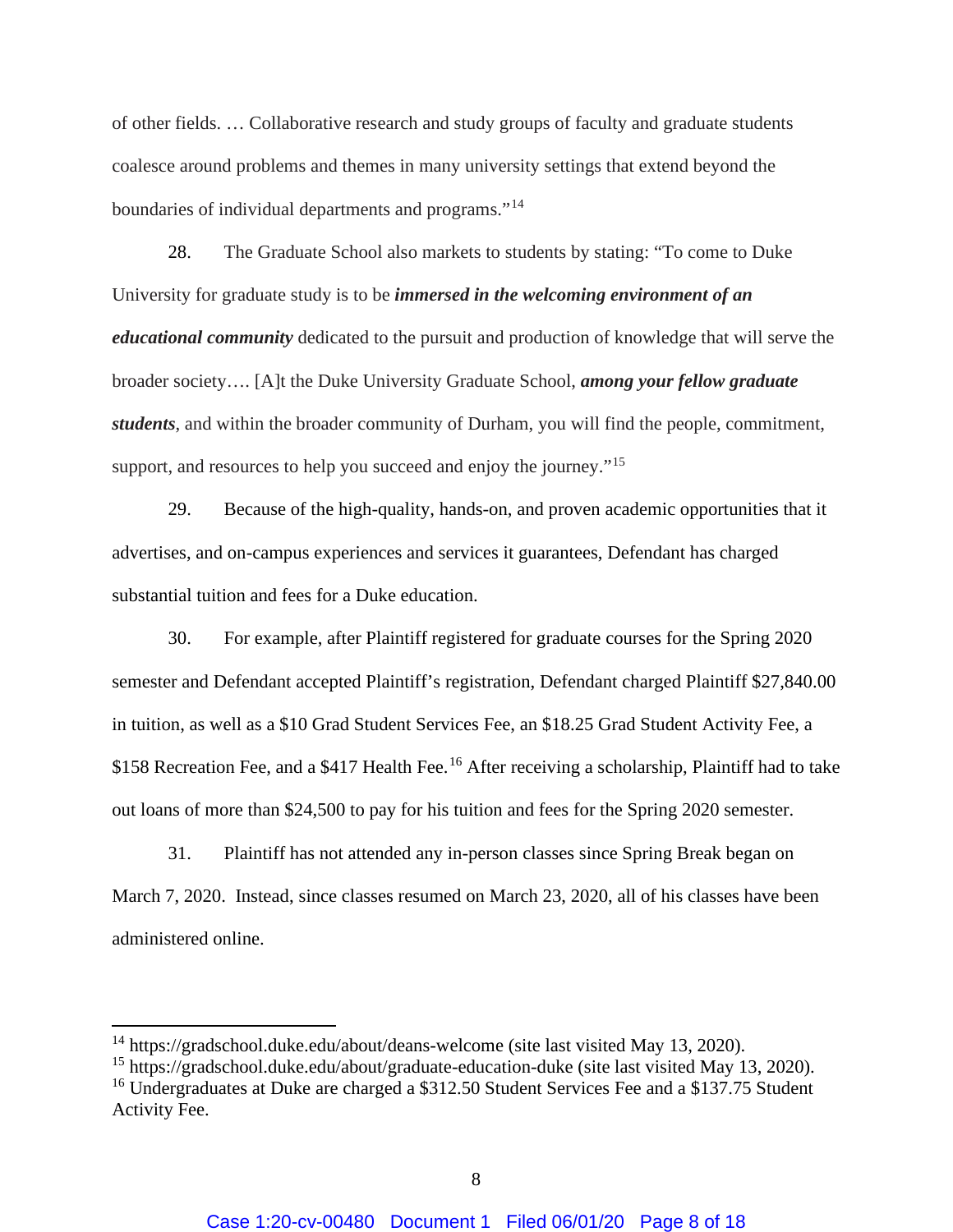32. Plaintiff has neither received nor been offered any refund or reimbursement for the in-person tuition or fees that he paid for the Spring 2020 semester at Duke.

33. Defendant, through President Price, has acknowledged that Duke was "engaged in what may be the greatest experiment in our university's history—indeed, in the history of higher education." Duke has conceded that "[t]he coming weeks won't be easy, and there will of course be growing pains" and has asked for students' "flexibility as we transition to new models of teaching, enabled by technology and accelerated by necessity."[17](#page-8-0) Duke further acknowledged that *if* its experiment was done right, students would have "the tools you need to complete your programs and keep learning…"[18](#page-8-1)

34. It is not at all clear that Duke is getting its experiment right. Duke professors were advised to modify course syllabi and simplify assignments in order to accommodate remote teaching. Professors were provided links to learn on the fly how to use Zoom software for classes.[19](#page-8-2) Many professors have simply pre-recorded lectures and posted them online. But according to Duke professors, recorded lectures are like "speaking into dead space," and even "live" Zoom classes are like "talking to a wall of black boxes" because many students have their computers' camera turned off.[20](#page-8-3)

35. As one Duke professor observed:

"You got a bunch of people trying to make video lectures, often with tools we've never used before. Professors sometimes can't even manage to run PowerPoint on the projector," she said. "If we had known this was coming, which of course we didn't, we could've been better prepared and made that transition a little smoother."<sup>[21](#page-8-4)</sup>

<span id="page-8-0"></span> $17$  https://keeplearning.duke.edu/ (site last visited May 13, 2020).

<span id="page-8-1"></span><sup>18</sup> *Id.*

<span id="page-8-2"></span><sup>&</sup>lt;sup>19</sup> https://keepteaching.duke.edu/strategies/ (site last visited May 13, 2020).

<span id="page-8-4"></span><span id="page-8-3"></span><sup>&</sup>lt;sup>20</sup> https://www.dukechronicle.com/article/2020/04/duke-university-class-dead-space-researchprofessors-impacts-coronavirus-online-class (site last visited May 13, 2020).  $^{21}$  *Id.*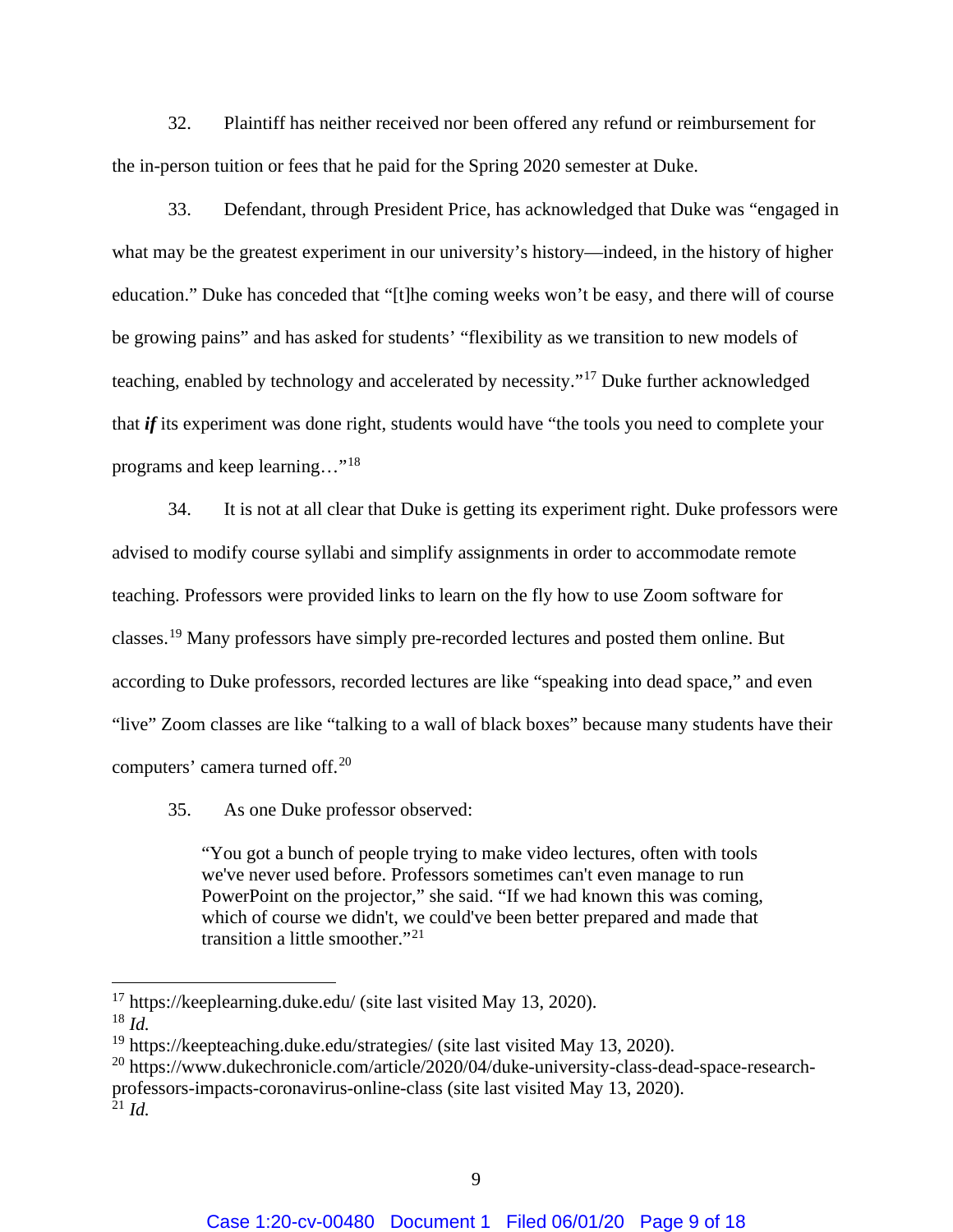36. The result of this haphazard approach is that Plaintiff and Class members have been provided with a second-rate online substitute for the hands-on, in-person coursework in which they enrolled—and for which they paid.

37. Yet despite providing students with an admittedly experimental educational experience, to date Duke has refused to provide students with prorated reimbursements of tuition and fees. In fact, Duke's Frequently Asked Questions (FAQ) page on its website does not even *mention* tuition or fee refunds in any way.<sup>[22](#page-9-0)</sup> In effect, Defendant has placed the entire financial burden of its "experiment" onto Plaintiff and the Class.

38. As a result of the closure of Duke, Defendant has not delivered the educational services, facilities, programs, and opportunities for which Plaintiff and the Class contracted and paid. Plaintiff and the proposed Class are therefore entitled to a full refund of the portion of the fees and tuition for the latter half of the Spring 2020 semester that Defendant did not provide, or which it provided in a severely diminished manner.

39. The remote, online learning "classes" offered to Spring 2020 students since March deprive students of in-person learning from their peers and school faculty. The move to these remote classes also deprives students of access to the facilities, materials, and opportunities only offered on Duke's physical (as opposed to virtual) campus, including laboratory and research experience, use of on campus facilities (*e.g.*, the gym and libraries), and use of on campus services and events (*e.g.*, attending sporting events, end-of-year programs and events, and various student services).

40. The online classes Plaintiff and his peers have been provided are not equivalent to, and are worse than, the in-person, campus experience that Plaintiff and other Duke students

<span id="page-9-0"></span><sup>22</sup> https://financialaid.duke.edu/coronavirus (site last visited May 13, 2020).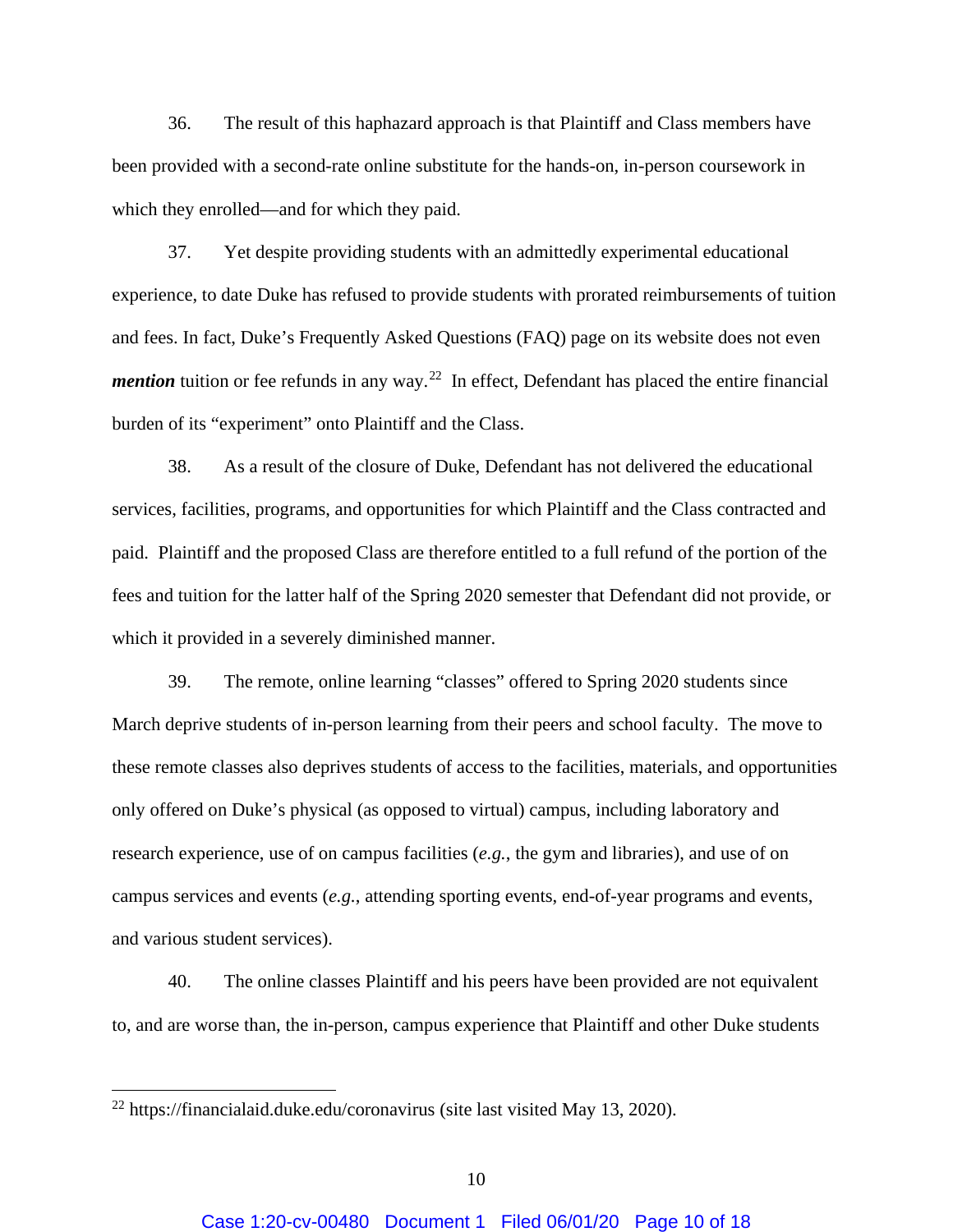chose for their university education. The tuition and fees that Defendant charged were predicated on access to and constant interaction with and feedback from peers, mentors, professors, and guest lecturers; access to technology, libraries, and laboratories; opportunities to attend or participate in spectator sports and athletic programs; access to student government and health services; and participation in extracurricular groups and learning, among other things.

41. The online classes offered to Plaintiff and his peers are also of substantially lower quality and are objectively worth less than the in-person courses for which they enrolled and paid.

42. Duke's post-COVID-19 online student offerings do not even come close to comparing with Duke's in-person course experiences. Instead, Plaintiff and Class members have been forced into overpriced bubble-gum and duct-tape substitutes. Yet, despite offering students inferior, poorly planned, and poorly executed online courses, Defendant refuses to issue refunds to Plaintiff and thousands of other students.

43. Moreover, Defendant has refused to issue refunds for mandatory fees as well. Since the campus shut-down Plaintiff and the Class have not received the benefits of these fees, nor been offered a refund for them.

44. Through this lawsuit, Plaintiff seeks—for himself and the other Class members— Defendant's disgorgement and/or refund of the prorated, unused portion of her fees, proportionate to the amount of time that remained in the Spring 2020 semester when the campus was shut down and classes moved online, as well as a refund of a percentage of tuition based on students no longer being able to attend classes in-person and instead being offered a sub-par online learning experience.

11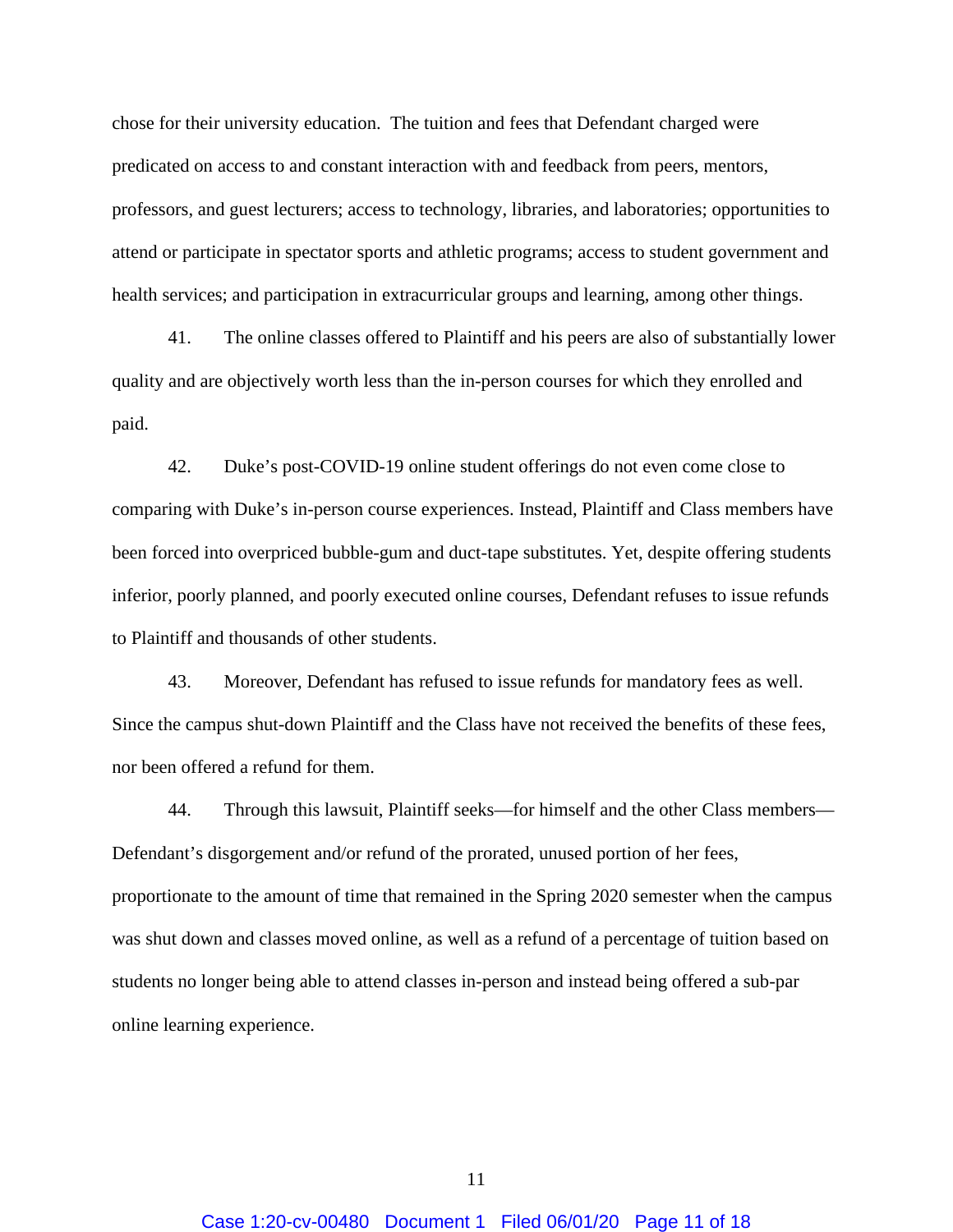#### **CLASS ACTION ALLEGATIONS**

45. Pursuant to Fed. R. Civ. P. 23(a), (b)(2), (b)(3), and/or (c)(4), Plaintiff brings this action on behalf of himself and the following Class:

All persons who paid tuition, fees, and/or other costs to Duke University for (1) inperson classes for the Spring 2020 semester or a subsequent term and (2) who did not receive the benefits for which they paid.

46. The following persons and entities are excluded from the Class: Defendant and its officers, directors, employees, subsidiaries, and affiliates; all judges assigned to this case and any members of their immediate families; and the parties' counsel in this litigation. Plaintiff reserves the right to modify, change, or expand the class definition, including by proposing additional subclasses, based upon discovery and further investigation.

47. A class action is a superior means to ensure the fair and efficient adjudication of this case. The damages suffered by individual Class members are relatively small compared to the burden and expense of individual litigation of the claims described herein against the Defendant. Moreover, individualized actions would run the risk of creating inconsistent or contradictory judgments arising from the same set of facts and would increase the likely delay and expense to all parties involved and the Court itself. By contrast, by proceeding as a class action, the claims at issue can be adjudicated efficiently through economies of scale.

48. **Numerosity.** In accordance with Fed. R. Civ. P. 23(a)(1), the members the proposed Class are so numerous and geographically dispersed that individual joinder of all Class members is impracticable. Although the precise number of Class members is unknown presently to Plaintiff, the Class is presumed to number more than 15,000 people and is easily ascertainable through enrollment and financial records maintained by Defendants.

49. **Commonality and Predominance.** In accordance with Fed. R. Civ. P 23(a)(1) and (b)(3), this action involves questions of law and fact common to the Class that predominate

12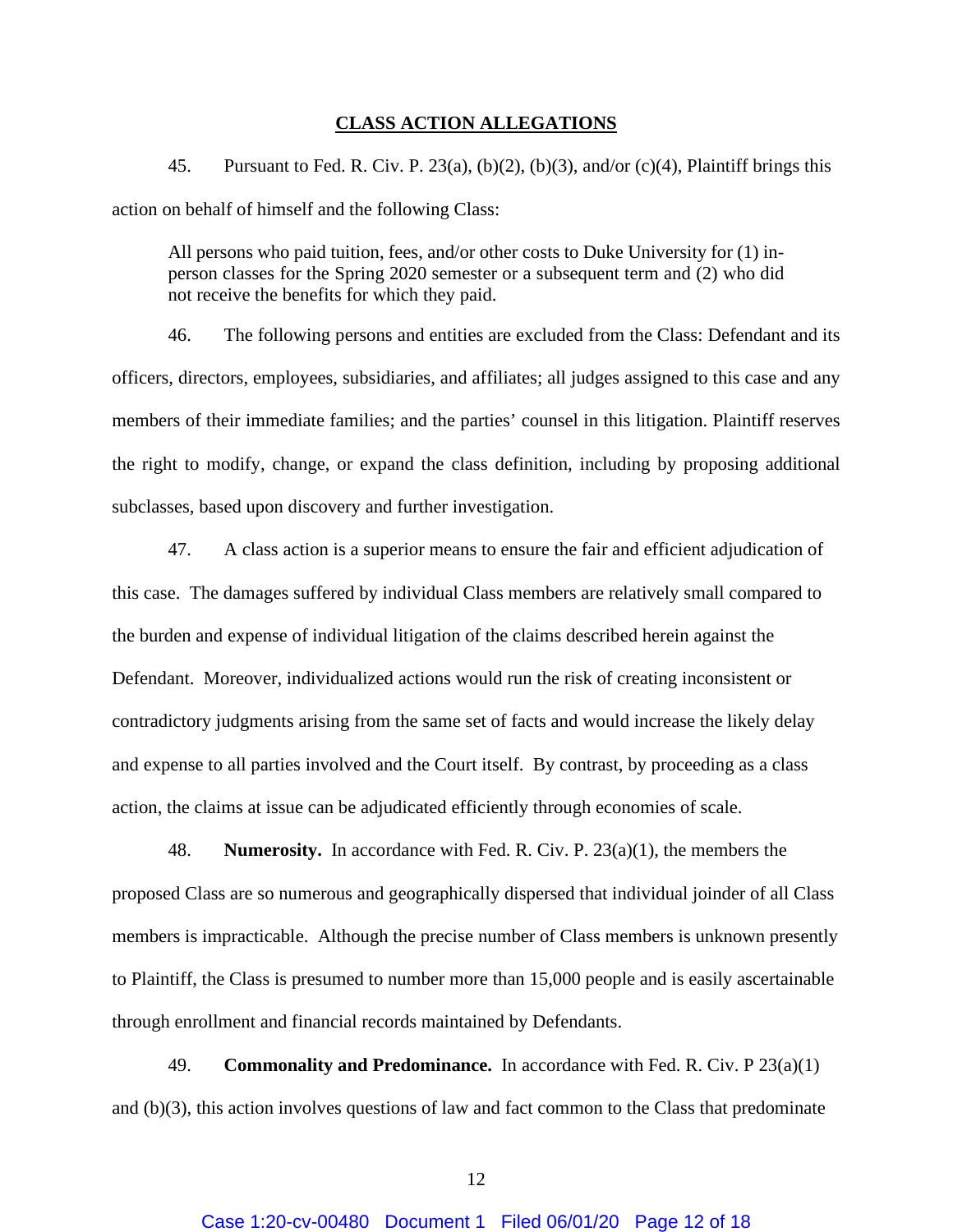over any individual questions specific to any Class member. These include:

- a. whether Defendant accepted money from the Class;
- b. whether Defendant retained money from the Class for services they did not render, or only partially rendered;
- c. whether Defendant entered into a contract with the Class;
- d. whether Defendant breached its contract with the Class;
- e. whether Defendant benefited from the money it accepted from the Class;
- f. whether the educational and other services Defendant provided to the Class were commensurate with the value;
- g. whether certification of the Class is appropriate under Fed. R. Civ. P. 23;
- h. whether Class members are entitled to declaratory, equitable, or injunctive relief, and/or other relief; and
- i. the amount and nature of relief to be awarded to Plaintiff and the other Class members.
- 50. **Typicality.** Pursuant to Fed. R. Civ. P. 23(a)(3), Plaintiff's claims are typical of

the other Class members' claims because Plaintiff and the other Class members each paid for certain costs associated with the Spring 2020 semester but were not provided the services that those costs were meant to cover. Each suffered damages in the form of their lost tuition, fees, and other monies paid to Defendant, and the claims all arise from the same Duke practices and course of conduct. There are no defenses available that are unique to the Plaintiff.

51. **Adequacy of Representation.** In accordance with Fed. R. Civ. P 23(a)(4), Plaintiff is an adequate Class representative because his interests do not conflict with the interests of the other proposed Class members. Moreover, Plaintiff has retained counsel competent and experienced in complex class action litigation, and he intends to prosecute this action vigorously on behalf of his fellow Class members. Plaintiff has no interests that are antagonistic to those of the Class and he will fairly and adequately protect the proposed Class'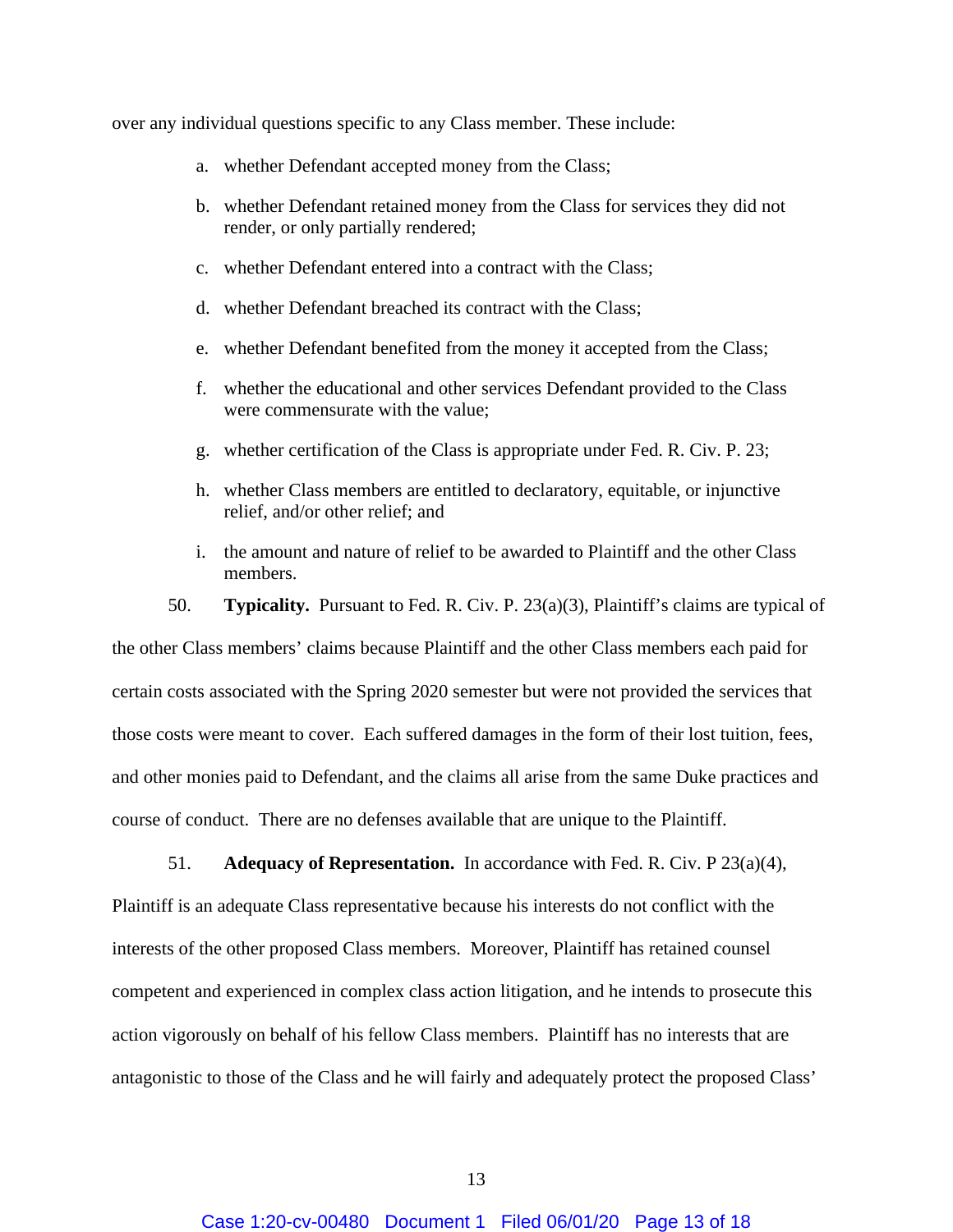rights along with counsel.

#### **COUNT I**

## **Breach of Contract**

52. Plaintiff repeats and alleges the allegations in Paragraphs 1-51, above, as if fully alleged herein.

53. Plaintiff brings this claim individually and on behalf of the other members of the Class.

54. Plaintiff and the other members of the Class entered into binding contracts with Defendant, which provided that Plaintiff and the other members of the Class would pay tuition and fees, to Duke, in exchange for on-campus educational, social, and other experiences and access to facilities.

55. As part of their contracts with Duke, and, in exchange for adequate consideration that Plaintiff and members of the proposed Class provided, Defendant promised to provide educational and campus services and a meal plan during the Spring 2020 semester.

56. Defendant failed to provide the services that it was obligated to perform under its contracts with Plaintiff and the proposed Class. Defendant has retained tuition and fees paid by Plaintiff and the other members of the Class for the full 2020 Spring semester without providing them the promised benefits, instead providing those benefits for only a portion of the 2020 Spring semester.

57. By contrast, Plaintiff and the other members of the Class fulfilled their end of the bargain when they paid the monies due and owing for their full tuition and fees for the semester.

58. The tuition and fees that Plaintiff and the proposed Class paid were intended to cover in-person educational and extra-curricular services from January through May 2020.

14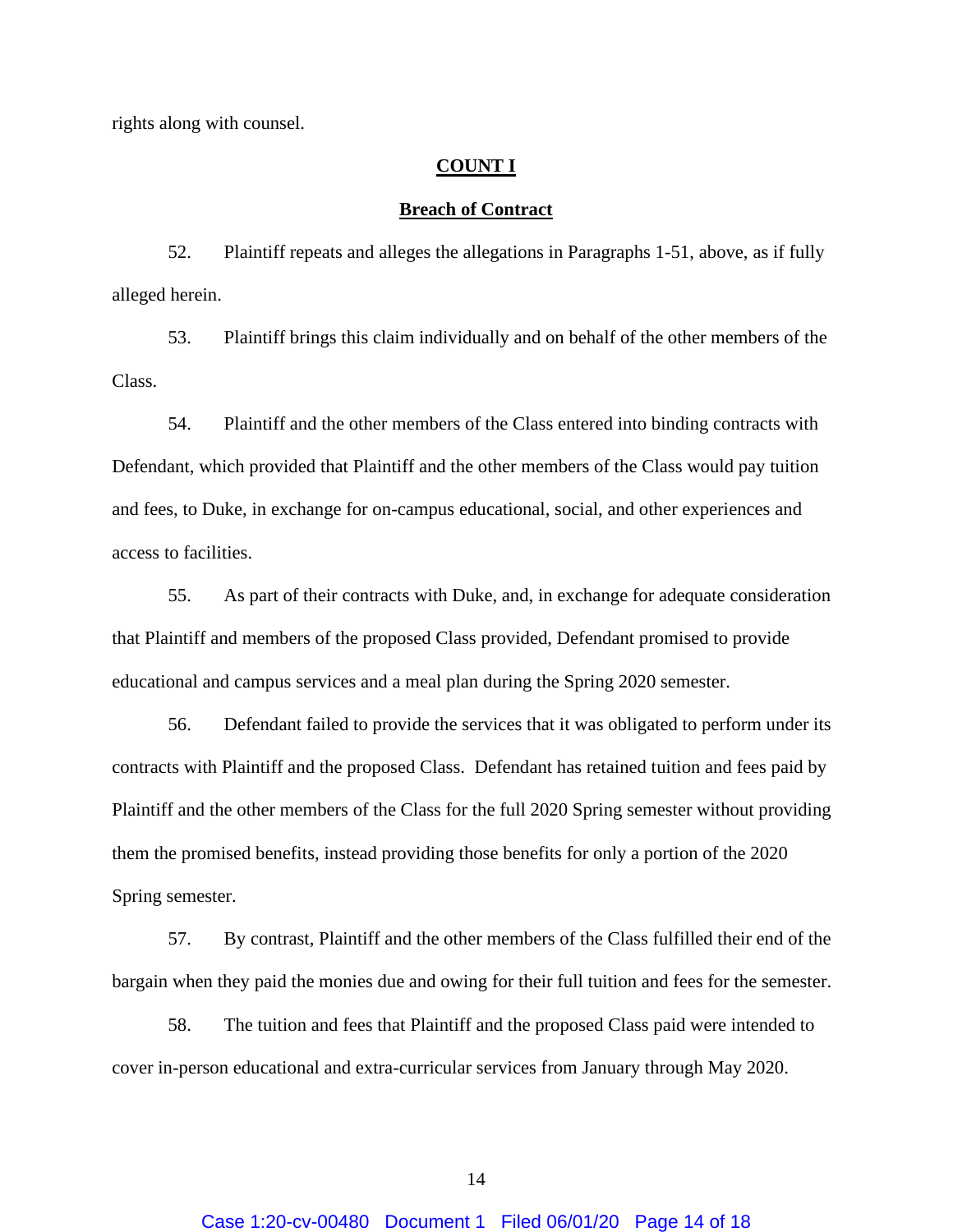Defendant, however, failed to provide the services due under the contracts for that entire time period, yet has improperly retained the funds Plaintiff and the proposed Class paid for their Spring 2020 tuition and fees without providing them the services and other benefits due under the contracts.

59. Plaintiff and members of the Class have suffered damages as a direct and proximate result of Defendant's breach, including being deprived of the education, experience, and services that they were promised and expected to obtain, and for which they have paid. They are entitled to damages including but not limited to prorated reimbursement of the tuition, fees, and other expenses that were collected by Defendant for services that Defendant failed to deliver fully.

60. Defendant's performance under the contracts is not excused because of COVID-19. Even if performance was excused or impossible, Defendant would nevertheless be required to return the funds received for services and/or goods that it did not provide.

## **COUNT II**

#### **Unjust Enrichment**

61. Plaintiff repeats and alleges the allegations in Paragraphs 1-60, above, as if fully alleged herein.

62. Plaintiff brings this claim individually and on behalf of the other members of the Class in the alternative to the breach of contract claim brought in Count I.

63. Plaintiff and other members of the proposed Class conferred a benefit or enrichment on Defendant by paying tuition and mandatory fees to Defendant which were beneficial to Defendant, at the expense of Plaintiff and the other members of the Class.

64. Plaintiff and the other members of the Class paid tuition and mandatory fees and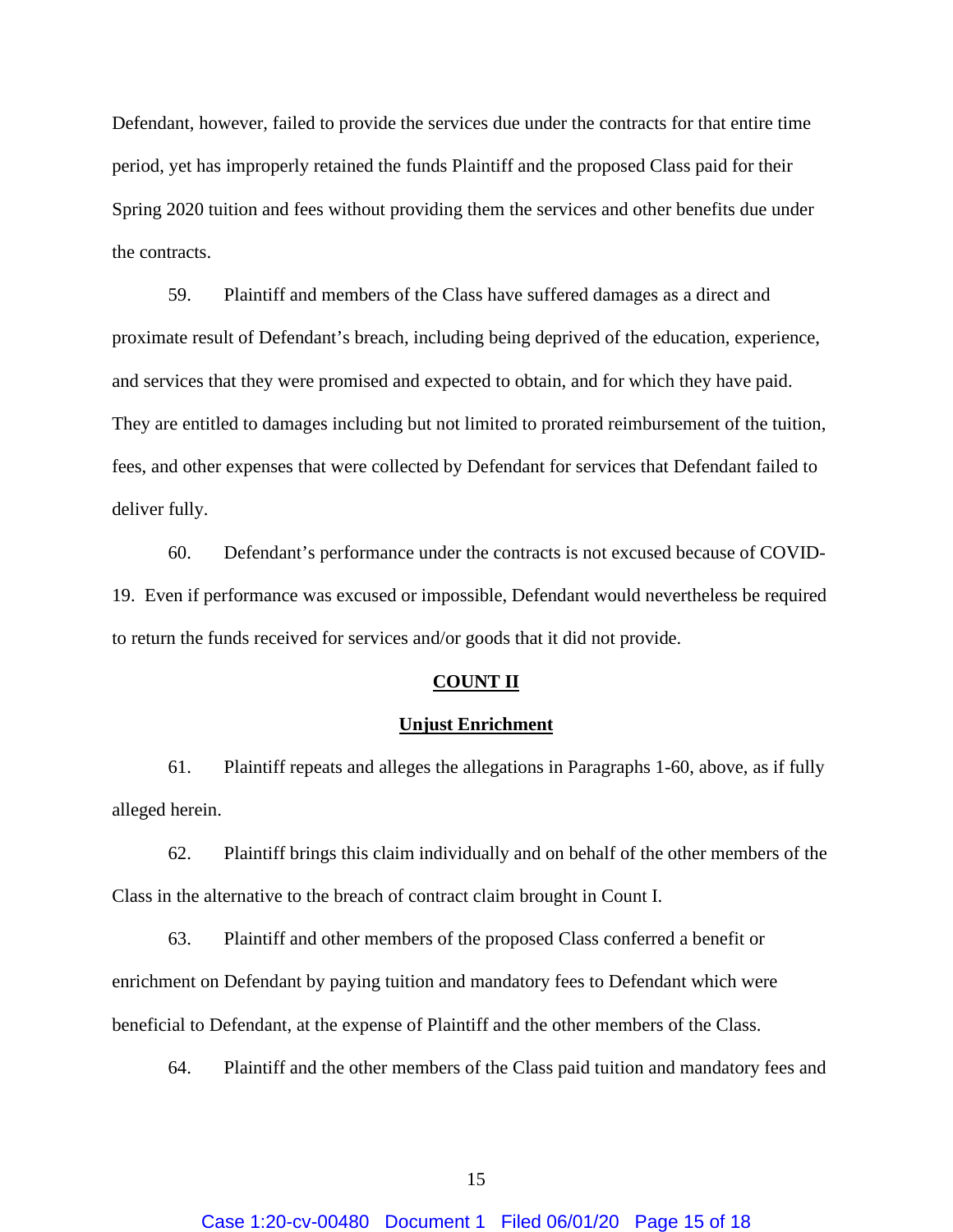did not receive the full benefit of their bargain from Defendant, thus resulting in their impoverishment.

65. Defendant has retained the benefit paid by Plaintiff and the Class despite its failure to provide the services for which the benefit was paid.

66. There is no justification or cause for Defendant's failure to return the portion of the tuition and fees that Defendant has unjustifiably kept for itself even though it failed to complete the services for which Plaintiff provided the funds to Defendant.

67. Accordingly, Defendant has been unjustly enriched and should pay as restitution a prorated portion of the funds for the Spring 2020 semester that Plaintiff and the proposed Class paid for tuition, required fees, and meal plan fees.

### **COUNT III**

#### **Conversion**

68. Plaintiff repeat and re-allege the allegations in Paragraphs 1-67, above, as if fully alleged herein.

69. Plaintiff brings this claim on behalf of himself and on behalf of the Class.

70. Plaintiff and the other members of the Class have a right to the in-person educational and extra-curricular services that they were supposed to be provided in exchange for their payments to Defendant.

71. Defendant intentionally interfered with the rights of Plaintiff and the other members of the proposed Class when it retained fees intended to pay for on-campus classes, facilities and activities, while moving all classes to an online, remote learning format and discontinuing services and access to facilities for which Plaintiff and the members of the proposed Class had paid.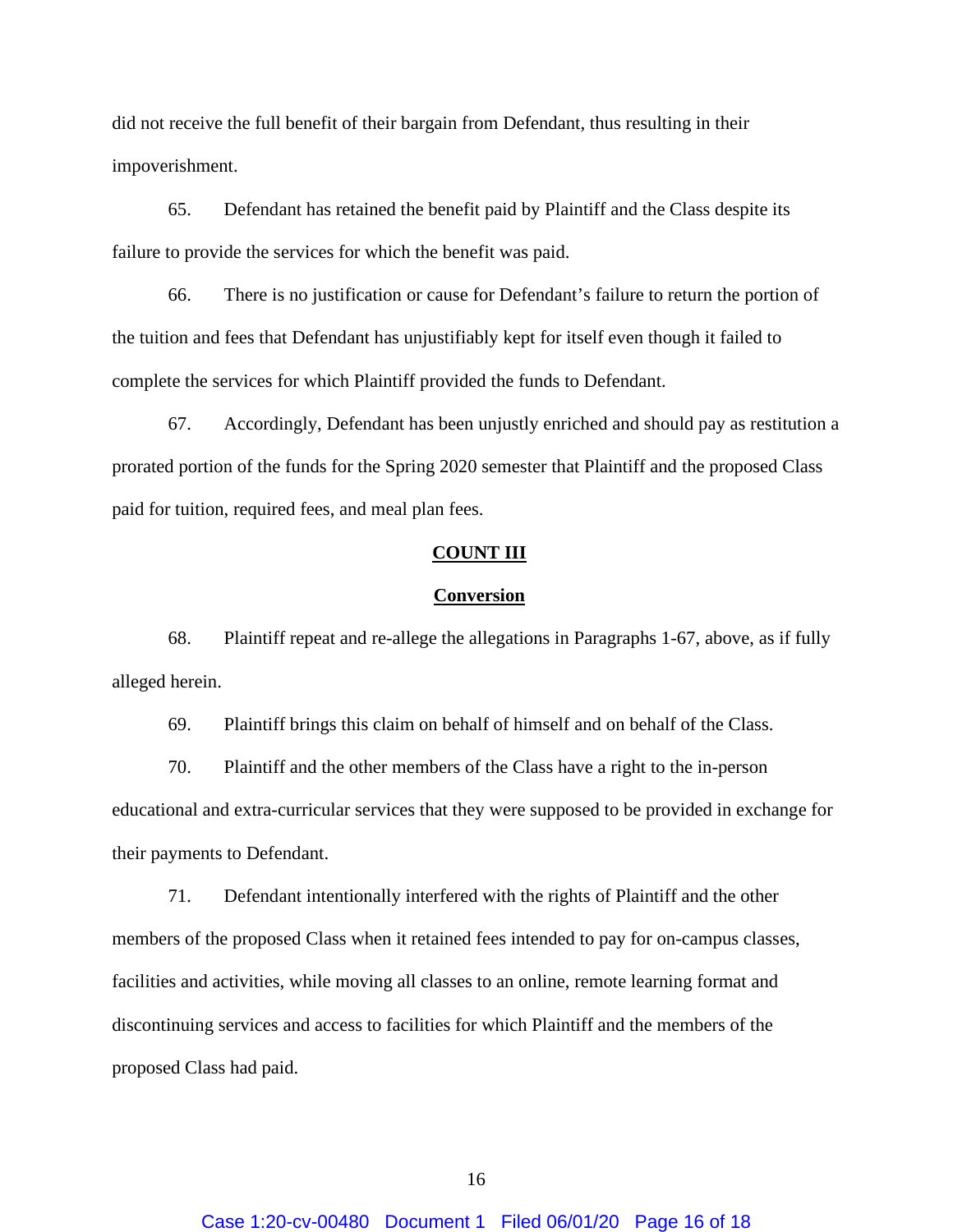72. Defendant deprived Plaintiff and the other members of the Class of their fees or of the right to the services for which their fees were intended to be used.

73. Class members demanded the return of the prorated, unused fees for the remainder of the Spring 2020 semester.

74. Defendant's retention of the fees paid by Plaintiff and the other members of the Class without providing the services for which they paid deprived Plaintiff and the other members of the Class of the benefits for which the fees were paid. This interference with the services for which Plaintiff and the other members of the Class paid damaged Plaintiff and the other members of the Class in that they paid fees for services that were not and will not be provided.

75. Plaintiff and the other members of the Class are entitled to the return of prorated unused portion of the fees paid, through the end of the Spring 2020 semester

### **PRAYER FOR RELIEF**

76. Plaintiff, on behalf of himself and on behalf of the members of the Class, respectfully requests that the Court enter judgment in their favor and against Defendant as follows:

- a. Certifying the Class as requested herein, designating Plaintiff as Class representative, and appointing the undersigned counsel as Class Counsel;
- b. Declaring that Defendant is financially responsible for notifying the Class members of the pendency of this suit;
- c. Declaring that Defendant wrongfully kept the monies paid by the Class;
- d. Awarding injunctive relief and restitution as permitted by law or equity;
- e. Awarding Plaintiff's reasonable attorneys' fees, costs, and expenses;